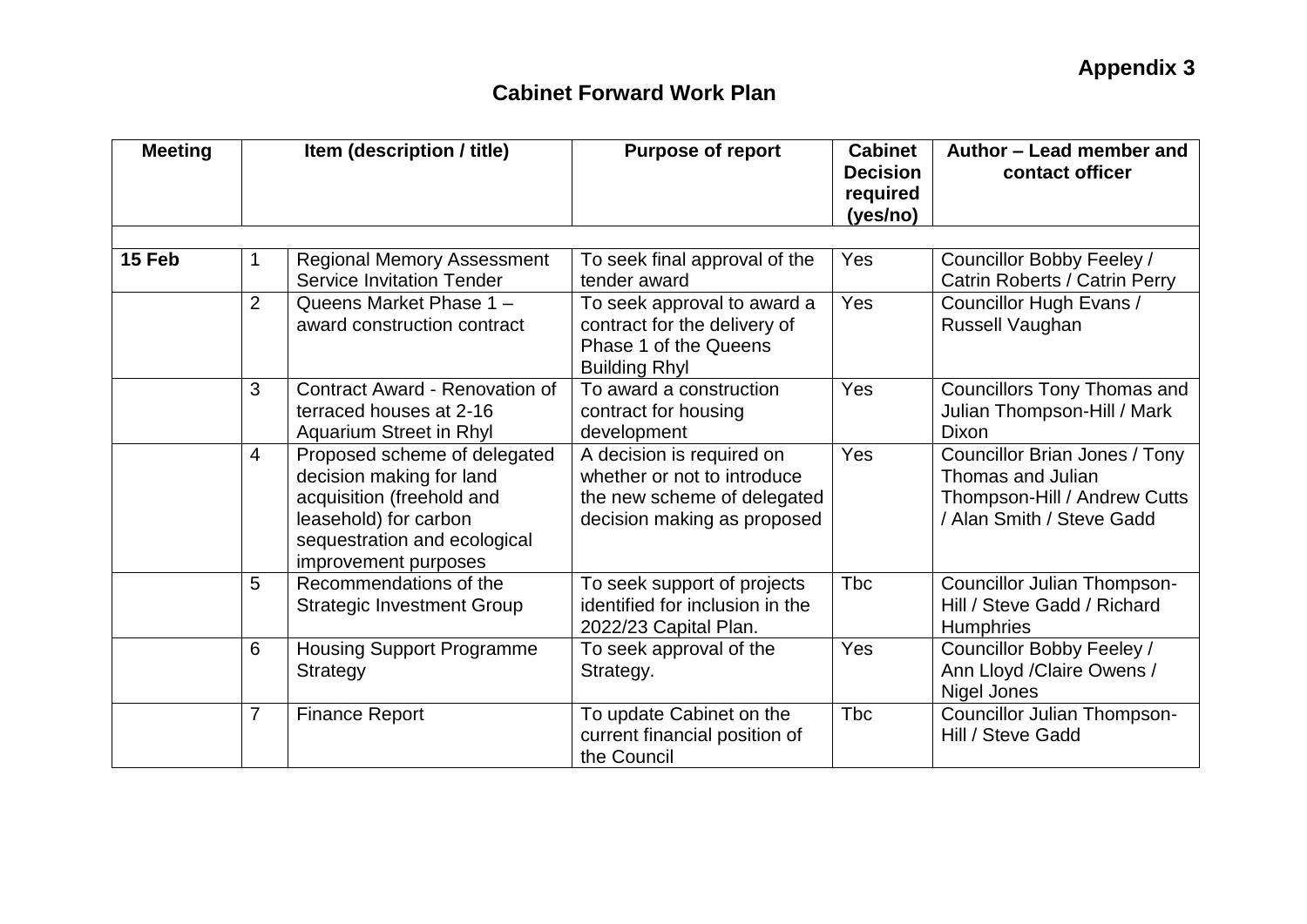| <b>Meeting</b>                             | Item (description / title) |                                                                                                                                           | <b>Purpose of report</b>                                                                                                                                                                                                                                                                                                                                                  | <b>Cabinet</b><br><b>Decision</b><br>required<br>(yes/no) | Author - Lead member and<br>contact officer                            |
|--------------------------------------------|----------------------------|-------------------------------------------------------------------------------------------------------------------------------------------|---------------------------------------------------------------------------------------------------------------------------------------------------------------------------------------------------------------------------------------------------------------------------------------------------------------------------------------------------------------------------|-----------------------------------------------------------|------------------------------------------------------------------------|
|                                            | 8                          | Items from Scrutiny Committees                                                                                                            | To consider any issues<br>raised by Scrutiny for<br>Cabinet's attention                                                                                                                                                                                                                                                                                                   | <b>Tbc</b>                                                | <b>Scrutiny Coordinator</b>                                            |
| 15 March<br>(rescheduled<br>from 22 March) |                            | Contract Award approval for<br>Phase 2 Construction Works -<br><b>DCC Waste Transfer Station to</b><br>support new Waste Service<br>Model | To award the contract for<br>Phase 2 construction works                                                                                                                                                                                                                                                                                                                   | <b>Yes</b>                                                | Councillor Brian Jones / Tony<br>Ward / Peter Clayton                  |
|                                            | 2                          | Contract Award approval for<br>new Waste Fleet to support new<br><b>Waste Service Model</b>                                               | To award the contract for the<br>new Waste Fleet                                                                                                                                                                                                                                                                                                                          | Yes                                                       | Councillor Brian Jones / Tony<br>Ward / Chris Brown / Joanne<br>Taylor |
|                                            | 3                          | Denbighshire and Flintshire<br><b>Joint Archives Project</b>                                                                              | To request Cabinet's<br>authorisation in respect of<br><b>Denbighshire County</b><br>Council's proportion of the<br>match funding contribution to<br>the project, and authorisation<br>to enter into a contract with<br><b>Flintshire County Council</b><br>relative to the future<br>collaborative service<br>arrangements, both of which<br>are subject to the Heritage | Yes                                                       | Councillor Tony Thomas /<br>Craig Berry / Alan Smith                   |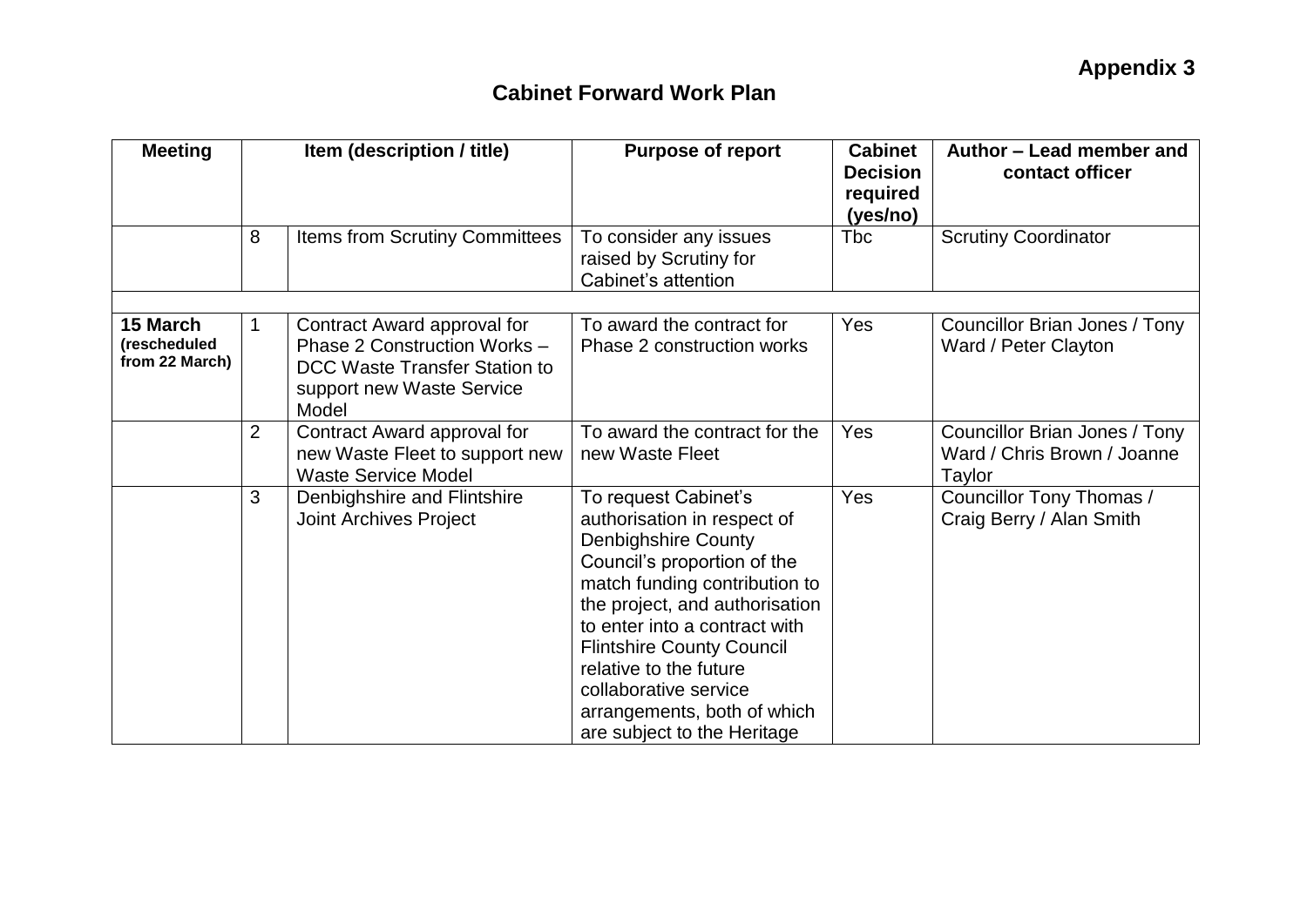| <b>Meeting</b> | Item (description / title) |                                                | <b>Purpose of report</b>                                                                                                                 | <b>Cabinet</b><br><b>Decision</b><br>required<br>(yes/no) | Author - Lead member and<br>contact officer      |  |
|----------------|----------------------------|------------------------------------------------|------------------------------------------------------------------------------------------------------------------------------------------|-----------------------------------------------------------|--------------------------------------------------|--|
|                |                            |                                                | Lottery Fund's acceptance of<br>the recent grant submission                                                                              |                                                           |                                                  |  |
|                | $\overline{4}$             | <b>Finance Report</b>                          | To update Cabinet on the<br>current financial position of<br>the Council                                                                 | Tbc                                                       | Councillor Julian Thompson-<br>Hill / Steve Gadd |  |
|                | 5                          | Items from Scrutiny Committees                 | To consider any issues<br>raised by Scrutiny for<br>Cabinet's attention                                                                  | <b>T</b> bc                                               | <b>Scrutiny Coordinator</b>                      |  |
|                |                            |                                                |                                                                                                                                          |                                                           |                                                  |  |
| 26 April       | $\mathbf 1$                | <b>Finance Report</b>                          | To update Cabinet on the<br>current financial position of<br>the Council                                                                 | <b>Tbc</b>                                                | Councillor Julian Thompson-<br>Hill / Steve Gadd |  |
|                | 2                          | Items from Scrutiny Committees                 | To consider any issues<br>raised by Scrutiny for<br>Cabinet's attention                                                                  | <b>T</b> bc                                               | <b>Scrutiny Coordinator</b>                      |  |
|                |                            |                                                |                                                                                                                                          |                                                           |                                                  |  |
|                |                            |                                                |                                                                                                                                          |                                                           |                                                  |  |
| 7 June         | 1                          | <b>Council Performance Self-</b><br>Assessment | To consider the Council's<br>self-assessment of its<br>performance in delivering<br>against the council's strategic<br>plan and services | <b>T</b> bc                                               | <b>Iolo McGregor</b>                             |  |
|                | 2                          | <b>Finance Report</b>                          | To update Cabinet on the<br>current financial position of<br>the Council                                                                 | <b>T</b> bc                                               | <b>Steve Gadd</b>                                |  |